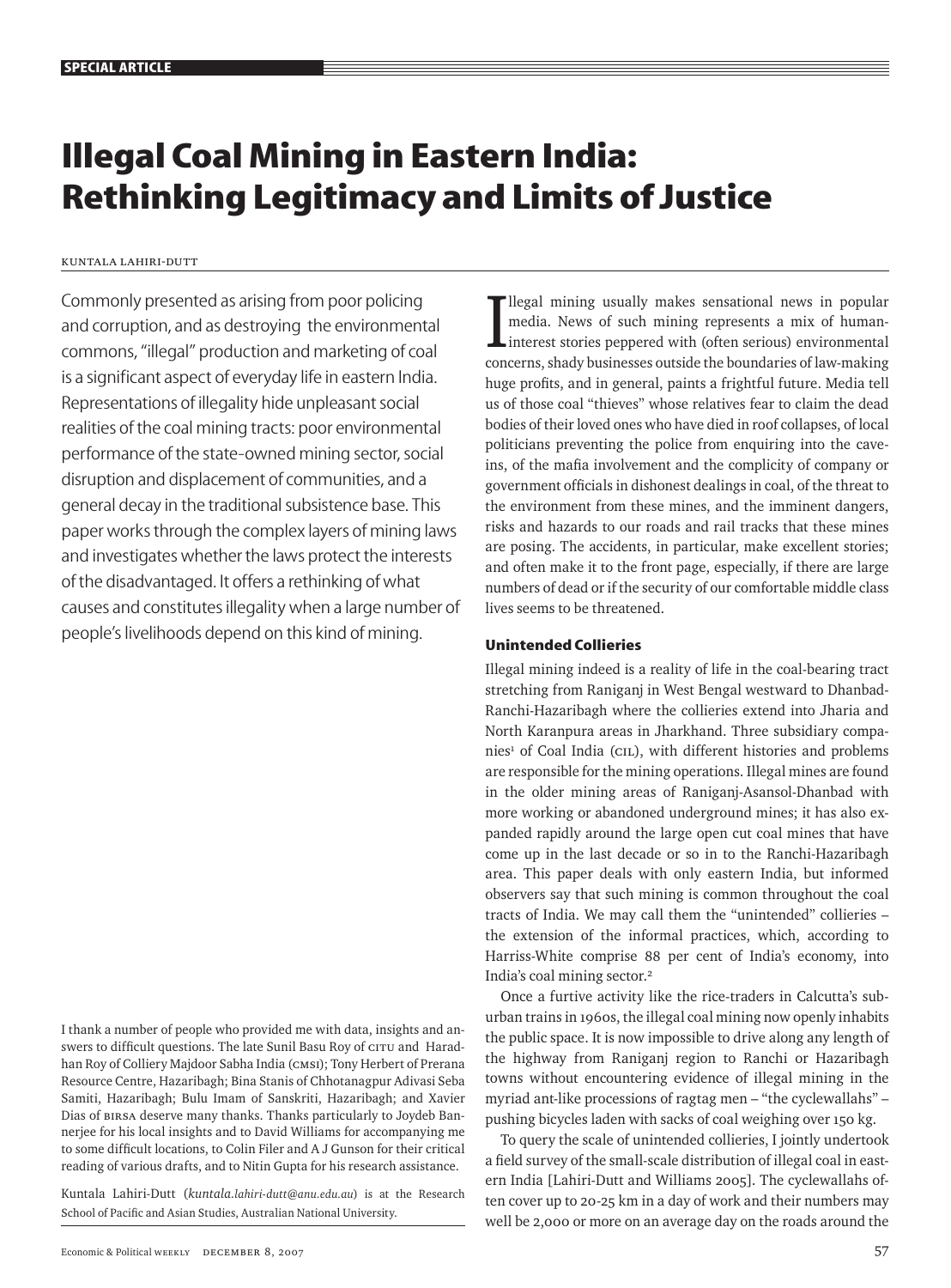edge of the coalfields between Ranchi and Hazaribagh. The survey found that about 2.5 million tonnes of coal was transported by cycles in 2003-04. This amount is equivalent to the production of a reasonably large colliery. Yet, this coal is just the tip of the iceberg; add to this marketing and distribution by the trucks all over the coal-bearing tracts of India, each one of which can carry up to 70 cycles weight of coal, and one can assess the immense size of the black economy. A veteran from the coal industry felt that around 70-80 million tonnes of coal is produced in India annually in addition to the official production figure of about 350 million tones.3 This illegal coal – black, invisible and underground in every sense of these terms – forms a part of an economy that has intricate networks and complex linkages going deep into every aspect of life in the coal producing regions of India.

These unintended collieries pose a challenge to our understanding of the social changes engulfing coal mining (and probably all mineral-bearing) tracts. These mineralised lands since economic reforms have seen a flurry of activities as a result of the enormous demand for energy, minerals and industrial or building materials. Local people have often been unable to take full advantage of the new economy, whereas the environmental organisations have risen in unqualified critique of all kinds of mining, even calling for a "moratorium" on all of mining [see Vagholikar et al 2003]. In my view, the causes are buried under layers of complexities of outdated colonial laws of land acquisition and state-ownership of coal resources, lack of safeguards and protection of poor people, despicable social and environmental practices by formal mines, the disregard for social impacts by mining engineers and technologists, a continuity of licence 'raj' in CIL, and the overall trend informalisation of the economy. Illegal coal mines are an expression, locally, of unjust national mineral laws that fail to ask simple questions such as "who owns the mineral resources, since when and why", "who controls their use", and "who is looting and under what circumstances"?. They also speak volumes about the performance of CIL as a mining company that represents the state and its interests. Above all, such collieries and the cycle-borne delivery also reflect several inescapable global trends – in mining, in mineral prices – and indicate a complex future in view of increasing pressure to liberalise the coal mining sector. The possible answers would depend on asking the right questions, and this paper aims to draw attention to the possibility of rethinking India's mineral resource management and the mining laws through questioning illegitimacy itself.

In dealing with mining in moonlighting mode, the invocation of macroeconomic theories of resource dependency is inadequate to fully explain the phenomenon of illegality. The theories of "resource curse" or "resource war" tend to reduce the complexity of mining livelihoods to a singular element and factor without a political and historical context [see Le Billion 2007; Omeje 2006; Lahiri-Dutt 2005 for more on this line of thought].4 Conventional understandings of mining-related social change or even the most sophisticated "Environmental Impact Analysis" techniques, are inadequate for developing a socially-sensitive, politicallyengaged, historically-informed and locally-embedded understanding of the phenomenon. Clearly, a rethinking is urgently needed; this review would involve challenging the picture of lawlessness repeatedly painted by the urban-based middle class, a picture that accepts the laws as immutable, and state's interests as preceding over those of local people. One can then proceed towards revisiting the "commanding heights" philosophy-based coal mining laws and the monopoly that they have given to CIL. In this paper, I have attempted to use a "thick" geographical and historical contextualisation, and avoided citing too many international comparisons.5 Let us first take a brief look at the informalisation of the economy and illegitimacy in mining in other countries.

#### **Informalisation and Illegitimacy in Mining**

Illegal mining is prevalent throughout the mineral-bearing tracts of the developing world. *Martinez-Castillo* (1999: 31) has described such mining as "traditional" and "informal", resulting from a range of pressures: "the economic crisis, urban unemployment in the cities, poverty in the agricultural areas and the violence that prevailed in the 1980s gave rise to a growing social phenomena – individual, family or collective migration to zones other than the place of origin, searching for safety and economic survival". The use and extraction of minerals by different means such as digging, panning, sorting and amalgamation comprise an integral part of the vast informal economy on which little or no official data exists. In terms of sheer numbers, these people are not insignificant; a recent estimate of the World Bank suggests that over 20 million people in the world depend on mineral resource extraction for their living, a figure that is immensely more than those employed by the large and formal mining industries [CASM 2005]. Indeed, employment in the formal mining sector has been steadily declining, whereas the numbers in informal mining have increased manifold [ILO 2002]. A significant amount of minerals are produced this way, and can often account for a greater segment of a country's mineral production. For example, the informal mining generated up to 65 per cent of Peru's gold production in 2005-06. The representations of those engaged in informal mining vary: they are known as the wildcat 'Garimpeiros' in Brazilian Amazonia, the 'Galampseys' in Ghana, 'Barranquilas' in Bolivia, 'Ninjas' in Mongolia, and the 'Gurandils' (literally, "those who jump from cliff to cliff") or PETIs (acronym for "those mining without licence" in Bahasa Indonesian) in Indonesia. Only sparse data is available on China but according to experts, the number of people engaged could reach 15-16 million, if cheap industrial minerals such as sand, stone and gravels are included.<sup>6</sup>

Whereas some countries might have a long artisanal tradition of mining, in most contemporary cases, informalisation of mining can be related to increasing poverty in rural areas that bear minerals or gem stones. International decision-making circles have now developed a nuanced understanding that this kind of mining is "a poverty issue which must be addressed by a comprehensive approach" [CASM 2005: 22]. As people enter the informal mining sector as an alternative or supplement to subsistence agriculture, families may have marginally better access to cash incomes for the maintenance of their livelihoods. Hilson and Potter (2005) noted that the policies associated with the Structural Adjustment Programme of Ghana has fuelled the uncontrolled growth of poverty-driven gold mining and have further marginalised its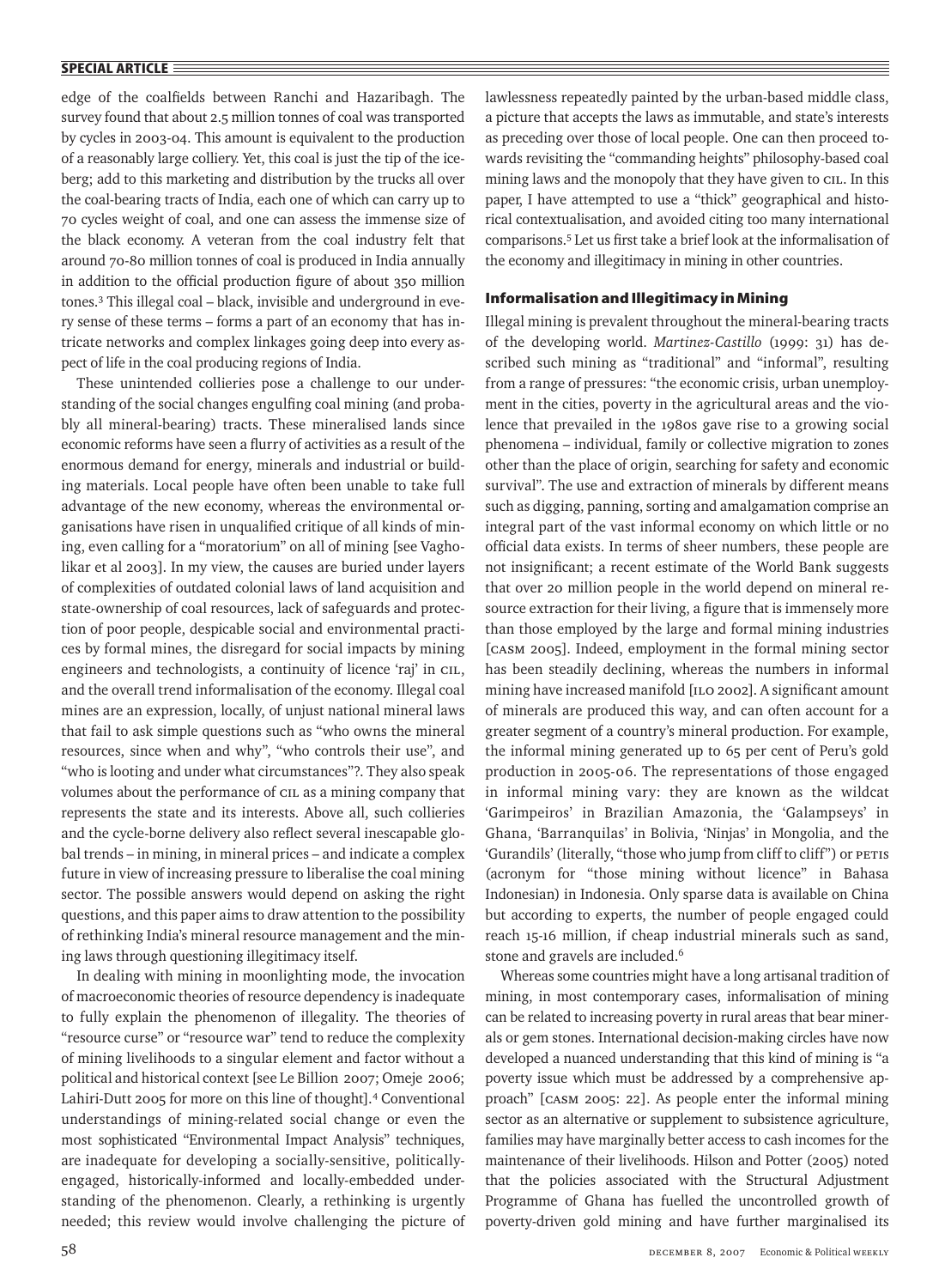impoverished participants. However, in almost all ex-colonial countries the legal framework is such that minerals are owned only by the states. Consequently, throughout the third world, the phenomenon of illegal mining is increasing and greater numbers are taking up this profession. For example, in Mongolia, a semidesert country and one of the last frontiers of human settlement, the number of Ninja miners increased from 10,000 to 1,00,000 between 2000 and 2004 [MBDA 2003]. This represented around 20 per cent of the rural workforce [ILO 2006]. During the same time, the Mongolian government has aggressively wooed foreign mining capital. As the major mining companies entered the fray, the ninja miners were pushed into more marginalised environments, panning for gold in harsh wintry cold often only at night to avoid being caught by the police [Appel 2004].

Historically, we have seen such "rush" conditions in the Americas and Australia; although the early gold rushes in these countries of white settlement are now glorified as heroic elements of the colonial frontier economy. By contrast, in the third world countries, the lawless chaos envisioned in "contemporary rushes" has emphasised the illegality of such mining and suggested curse and war theorisations.7 Sierra Leone is the most remarkable case where the illegal mining of diamonds had funded warring rebel groups. However, attention to the pure economics of mineral revenues in isolation, leaving aside questions of justice and political ecology can give impressions that all conflicts over resources are because of the minerals as such, making them the problem, and eroding our historic understanding of resources as nature's endowments. For example, the Central Intelligence Agency described the leaking of petroleum from oil pipelines by "militant impoverished ethnic groups" in Nigeria – an "archetypal oil nation" – as violent expressions of conflict. Summoning a broad "resource war" in this case, according to Watts (2004), draws attention away from the fact that the different ethnic groups have consistently tried to expand their access to and control over resource revenues occurring within their territories and have resisted the governmental control over resources that is rooted in the colonial history of the country.

#### **Of Small Mines and Major Minerals**

To explore the question of legitimacy in Indian coal mining, let us first turn to the legal or regulatory framework of coal (and other minerals) in India, and the licensing and policing systems. We will then go on to examine how responsive our legal and political structures have been to the social and economic issues arising in mining regions. This section shows how coal, the mineral itself, is categorised as a major mineral, and then mines and mining are classified into different categories according to size.<sup>8</sup> In this classical and seemingly watertight classificatory mode, there is no space left for small mining of a major mineral such as coal. But first let us obtain a snapshot view of mines classification in India.

The Mines and Minerals (Regulation and Development (MMRD)) Act of 1957 is the principal legislation governing mineral prospecting, exploration and mining, besides the Indian Mines Act of 1952 which is primarily meant for labour welfare and safety and health issues. According to MMRD, a "mine" means any excavation where any operation for the purpose of searching for or obtaining minerals has been carried on and includes many other specific activities and operations. "Minerals" according to this act means all substances which can be obtained from the earth by a variety of mining, digging, drilling, etc, and includes mineral oils, hich in turn include natural gas and petroleum. The MMRD Act and any other mining development plans are guided by the overall National Mineral Policy (NMP)<sup>9</sup> first outlined by the government of India in 1993, and then revised in 2002. The objectives of the NMP are primarily "mineral development" through explorations of "mineral wealth" in the land and off-shore areas, to develop the wealth taking into account the national and strategic considerations, and ensure their adequate supply and best use. The NMP is meant to promote the mineral industry as well as research, training and development in minerals, keeping in view the present needs and future requirements, but with minimal adverse effects on forest, environment and ecology, and to ensure safety and health of all concerned.

These objectives can raise a few important questions. First, if the ordering of the objectives reflect the priorities of the state, then where does one place the interests and well-being of ordinary people who fail to get a mention except in their being a part of the "all concerned". Second, where, in this policy, does the state place the possibility and the need for undertaking assessments and mitigations of social impacts? Third, how does the state consider the governance, and regulation of the mineral producers including voluntary regulation? Finally, where do we place the informal mines and how do we deal with the phenomenon of illegitimacy under the current laws? According to Chakravorty (2002), an expert on small mines, such mines together constitute about 88 per cent of the reported mines producing about 10 per cent of the total value of mineral production of the country.

The informal mines comprise a repository of the poorest people toiling at the lowest wages in the worst security, health and safety conditions, and which come nearest to the subject of my discussion. Here one must remember that whatever the size, all mines in India come under a plethora of government rules and regulations – the MMRD Act, Mines Act, Forest Act, Environment Act. The Minerals Conservation and Development Rules (MCDR) (1988) divides all minerals into "major" and "minor", and rests the responsibility of mining the major minerals (such as coal) with the state. The Indian Bureau of Mines (IBM), working under the MMRD Act identified, according to Rule 42 of MCDR, 1988, further two categories: A or B category mines, determined on the basis of labour employment and the standard of mechanical equipment used.

Whereas the "minor" minerals are defined by MMRD Act as "building stones, gravel, ordinary clay, ordinary sand other than sand used for prescribed purposes, and any other mineral which the central government may, by notification in the official gazette, declare to be a minor mineral", there is some confusion regarding the definition of B class mines.10 The outstanding feature in this definition is scale: small production, small capital investment, labour intensiveness, shallow nature of deposits and low technology deployment. Thus, some of the coal mining operations on privately owned land would come under this category of mining. On the other hand, some labour-intensive underground collieries of the Eastern Coal Fields (ECL) could also qualify as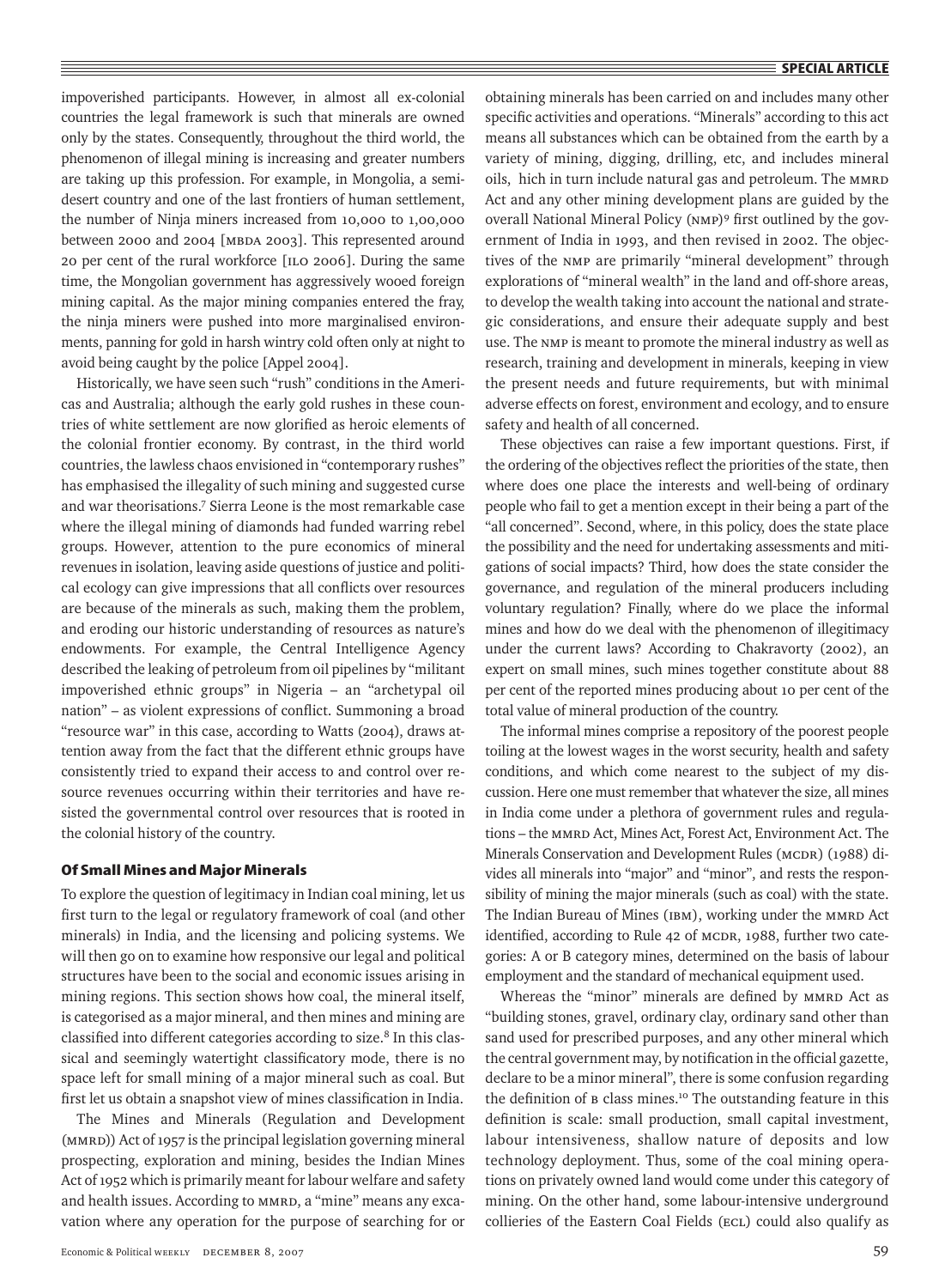"small" mines. Clearly, the current policies and regulations on the mining of minerals are not built to deal with the complex realities of informal or illegal mining and attempts to simplify mines, mining and minerals.

It is worse when mines are classified according to production amounts only; the National Institute of Small Mines (NISM) defined the categories of mines in India according to their production.11 It is clear that the legal definitions hinge upon "size" factor. The size of operation determines the duration of a mine; however, for an economic activity like mining with close social linkages, such legal definitions are not helpful because they give the impression that a large colliery is just a scaled-up version of a small quarry. This reductionist concept uses the popular language of scale classification and obscures the unity or diversity of mining practices or linkages across scales. As large or the formal processes tend to appear as the only acceptable forms of mineral extraction, processing and use, those practices that cannot be fitted within the categories tend to be rejected and illegitimised.

Clearly, the existing laws are neither comprehensive nor adequate to handle the informal mining sub-sector, part of which is licensed but part of which is illegal, part of which has a long artisanal tradition extending back into pre-colonial days and part of which has been an offshoot of recent developments in mineral tracts. The illegal miners cannot lobby for recognition, and the current laws offer very few practical possibilities for them to mine coal legally, a situation that has resulted in serious consequences for the well-being of local populations and the environment.

#### **Coal: Only for the Big Boys**

Under the amended Coal Mines (Nationalisation) Act, 1993, only two groups are eligible to mine coal: a central or state government company or corporation and "a person to whom a sub-lease has been granted by the above mentioned government company or corporation having a coal mining lease, subject to the conditions that the coal reserves covered by the sub-lease are in isolated small pockets or are not sufficient for scientific and economic development in a coordinated manner and that the coal produced by the sub-lessee will not be required to be transported by rail" [GoI nd]. The rule is unambiguous: there is clearly no space for individual operators for mining coal. CIL, established in the euphoric and heady days of nationalisation in early 1970s, has the full responsibility of mining coal, the ownership of which is vested in the state. Consequently, over the years, CIL has come to represent the quintessential "greater common good".

The decision-making on the mineral resources in India has been characterised so far by a preponderance of engineers, geologists and bureaucrats, with politicians claiming they represent the entirety of "people's interests".<sup>12</sup> The governance of coal resources is vested almost entirely with CIL. The Coal Mines (Nationalisation) Amendment Bill, 2000 allows state governments or undertakings to mine coal from smaller deposits only if CIL provides a certificate of no intention to mine – another vestige of licence raj times. The ministry of coal (MoC) has awarded CIL a near-monopoly, giving rise to a highly institutionalised, hierarchical and tight bureaucratic control over India's coal resources. An opening of the coal sector to genuine competition – attempted by the World Bank and hinted by the Planning Commission report – will not necessarily solve its problems. The point I want to make is that there is a need is for policymakers to connect to social realities in mining areas and explore how to keep the wealth generated from mining within the region, how to benefit people from mining expansion, how to make laws that do not render people and their livelihoods illegitimate. Till 1993 or so, jobs were being given as compensation for land, but with increasing mechanisation and preference for open cut mining technologies, the number of available jobs have dwindled. At the same time, large projects have necessitated resettlement and rehabilitation (R & R) policy – first in 1994 and revised in 2000 – but "income restoration" as envisaged in the policy has primarily meant insecure jobs with contractors and some form of assistance towards nonland based self-employment.

#### **Social Impacts**

In spite of ministry of environment and forest controls, the CIL subsidiaries have vandalised the environment with little or no concern for the social implications. Environmental degradation associated with new mining projects has had serious social consequences: decay in forest-based livelihoods, crumbling social order, declining farming and shift of the peasantry from farmbased to livelihoods, to say nothing of physical relocation or displacement by mining. Even without environmental degradation, large mining projects are well known internationally to have caused significant social changes with serious implications for the livelihoods of local communities. Yet this is an area that seems to be remained beyond the periphery of the mineral governance in India. Social impacts in India are particularly associated with new mining expansion. Rao (2005) noted that displacement from traditional occupations has forced people into scavenging in Jharkhand. The neglect of social and cultural issues around minerals and mining has created a space for extreme leftist or Maoist movements – as observed by Chandra Bhusan, the associate director of Centre for Science and Environment in the dialogue on mining held by them in New Delhi in April 2007. Chandra showed that India's mineralised tracts are co-terminus with "conflict zones". Company officials, bureaucrats and technical experts including mining engineers have not sincerely engaged with the social issues, including the fact that the legal instruments are of colonial vintage, anti-poor, and are unable to deal with contemporary realities.<sup>13</sup>

Civil society groups have also adopted peaceful paths to use existing control mechanisms, such as public interest litigation (PIL), to bring justice to local people. These include the PIL filed by Haradhan Roy of Colliery Mazdoor Sabha which went to the Supreme Court against poor environmental care by ECL. The non-governmental organisation (NGO) concern for the environment is understandable given that the current legal framework allows for at least some amount of concern. In the absence of legal measures for social care, such as social impact assessments made by social scientists, or community engagement systems, resettlement and rehabilitation policies and practices have become the main plank of action by NGOs to give voice to local people and attempt to seek justice.<sup>14</sup> The complaint made by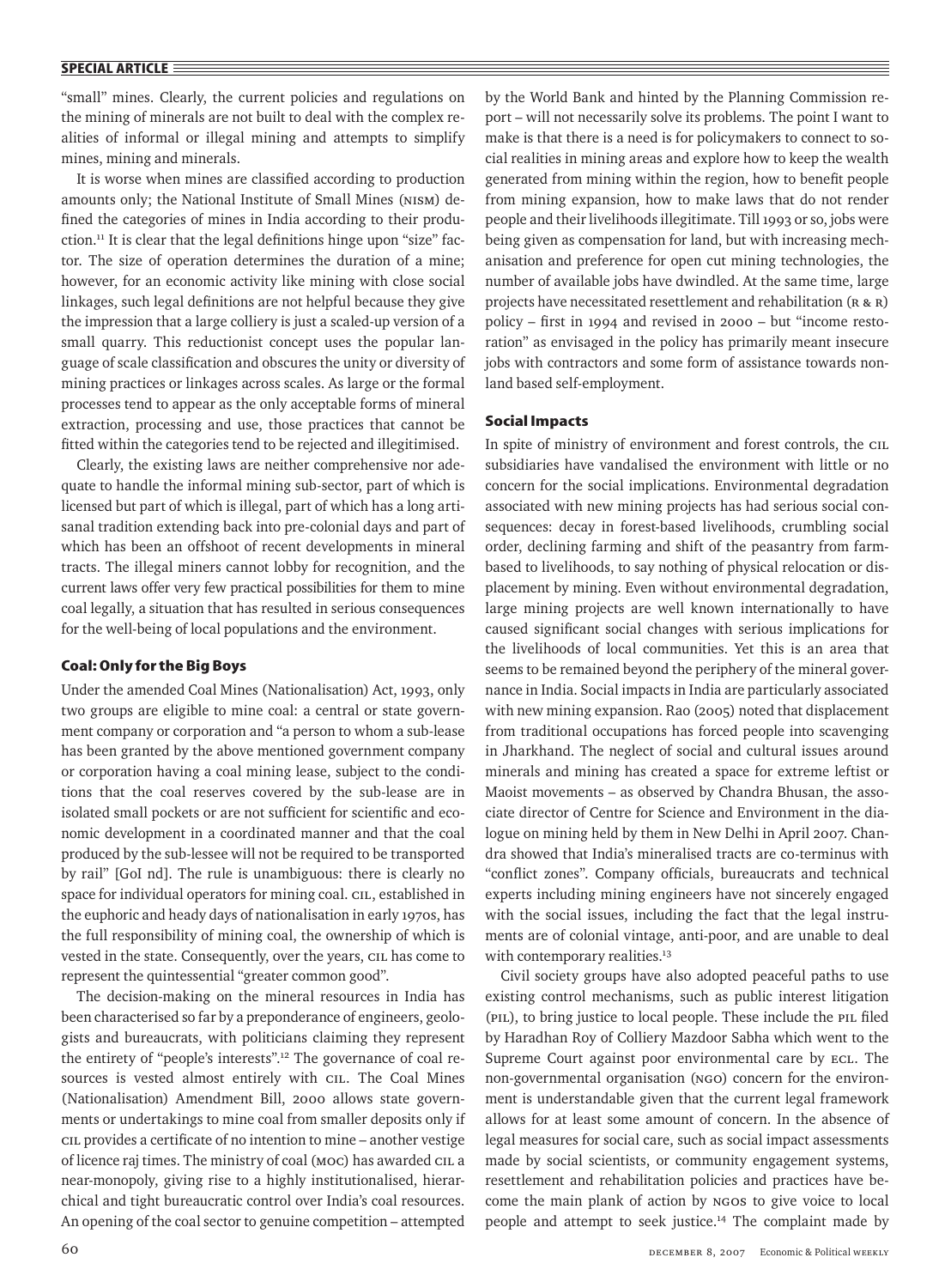Chhotanagpur Adivasi Seba Samiti (CASS) to the inspection panel of the World Bank on Parej East open cut project against poor social concern provides an example. Parej East was one of the 25 projects funded by the World Bank under its Coal Sector Rehabilitation Project.<sup>15</sup> However, although the panel lashed the bank management and CIL, both remained unresponsive [Lahiri-Dutt and Herbert 2004]. Even these measures have been largely unable to take up social issues in useful ways or claim mineral resource rights for landowners.

#### **CIL's Monopoly in the Context of Global Changes**

The Indian coal industry currently occupies the third position in the world, mining about 400 mtpy with the us second at about 1,100 mtpy and China by far the largest at 2,400 mtpy in 2006. Within the country, coal mining is seen largely as equivalent to national interest, a crucial means for achieving economic growth and industrialisation and for meeting the rising aspirations or the comforts of urban residents; indeed nearly 60 per cent of our electricity is from coal. Outside of the country, India's coal mining industry is perceived as highly inefficient in terms of productivity: the mining cost of coal in India is 35 per cent higher than other coal exporting countries such as Australia, Indonesia and South Africa, the cost of mining is not recovered by coal sales, and poor productivity (about 3 tonnes/manshift as compared to 12,000 in Australia).

State ownership of coal mining in India is important because it can put a significant amount of control over the volatile nature of mineral sector revenues and prevent booms and slumps from occurring at intervals. It was presumed at the time of nationalisation that state ownership would effectively modify the negative roles played by the innumerable "private" owners, but the role of the state-owned company in the post-liberalisation economic context has not been quite clarified. Currently, we have a volatile combination of rising coal demand, rising coal prices in the international market (in response to which the ministry of coal (MoC) has deregulated the coal pricing), of interested multinational companies (MNCs) attempting to invest in India (only subcontracts are being given out at present to such large international companies such as Thiess, although several other companies are waiting behind the wings). Rethinking illegitimacy becomes important at this crucial juncture of India's coal industry.

To deal with the challenges facing the Indian coal mining industry, we need a greater awareness of the changes in the extractive industries sector elsewhere in the world, mainly in the "mining countries" (a major part of whose gross domestic product (GDP) comes from mining and minerals) such as Australia, Papua New Guinea and Canada. The challenge of mining coal stems from the fact of nearly 500 million or more people thirsting for access to electricity. No matter what the NGOs believe, coal mining will keep playing a major part in satisfying the demand for electricity for the foreseeable future. Coal consumption in the country is expected to reach somewhere between 800 and 2,000 mtpy by 2030 [the different crystal ball gazers are IEA 2006; Grover and Chandra 2006; Reuters 2007]. There are obvious global implications concerning climate change and the Kyoto Protocol, enhanced imports and investments by Indian companies in coal mining in other countries. The implication on the ground is a definite increase in informal collieries which will continue to meet the demands of small, local consumers.

#### **Social Licence to Operate**

Let me come back to the changes that are occurring in the global minerals industry, which provides the "big picture", the backdrop within which to evaluate CIL's performance as a company. Increased and concerted global efforts have been underway since 1998 beginning with the formation of Global Mining Initiative (GMI) and the subsequent design of Mines, Minerals and Sustainable Development (MMSD) project supported by nine major mining companies. The International Council for Mining and Metals (ICMM) has been established as an industry peak body and the recently completed Extractive Industries Review (EIR) findings have led to the Extractive Industries Transparency Initiative (EITI), although the World Bank has not been fully supportive of all these initiatives. These processes were the direct responses to the increasing charges of environmental destruction and the irresponsibility of mining projects to care the social and cultural changes caused by them around their areas of operation. These global processes have forced some of the global mining companies to accept that legal compliance alone is not enough; they also need a "social licence to operate" in developing countries where mining has been "breaking new grounds" [see MMSD 2002].16 The main objective was trust building; the MMSD report noted (2003: 5-6): The mining and minerals industry faces some of the most difficult challenges of any industrial sector – and is currently distrusted by many of the people it deals with day to day. It has been failing to convince some of its constituents and stakeholders that it has the "social licence to operate" in many parts of the world, based on the many expectations of its potential contributions.

The Bougainville rebellion in Papua New Guinea has now achieved a mythical status in mining lore; poor attention to community development and engagement with the landowners there caused the closing down of a large copper mine [see Filer 1990]. Such examples are available closer home: the Phulbari coal mine project in Bangladesh was shelved in 2006 because of community agitations for alternative livelihoods. Yet the mining industry – unused to examining the complexities in social relations and territorially embedded nature of communities – has remained insensitive to the validity of increasing resentment against mining projects. For the mining engineers who make almost all plans, the mining project itself assumes great importance, subsuming people into disposable "overburdens" of mining operations.17 This is exemplified by the views of an ex-director of Indian School of Mines, Bannerjee, who in a 2004 article even suggested the erection of boundary walls around the entire leased land after acquiring it a la urban gated community style. In the absence of a nuanced understanding of the society within which the mine operates, CIL falls back upon the legal system and the rationale that "The Land Acquisition (LA) Act or the Coal Bearing Areas (CBA) Act does not provide any assistance for" the local people affected by mining. Mining areas are characterised by heightened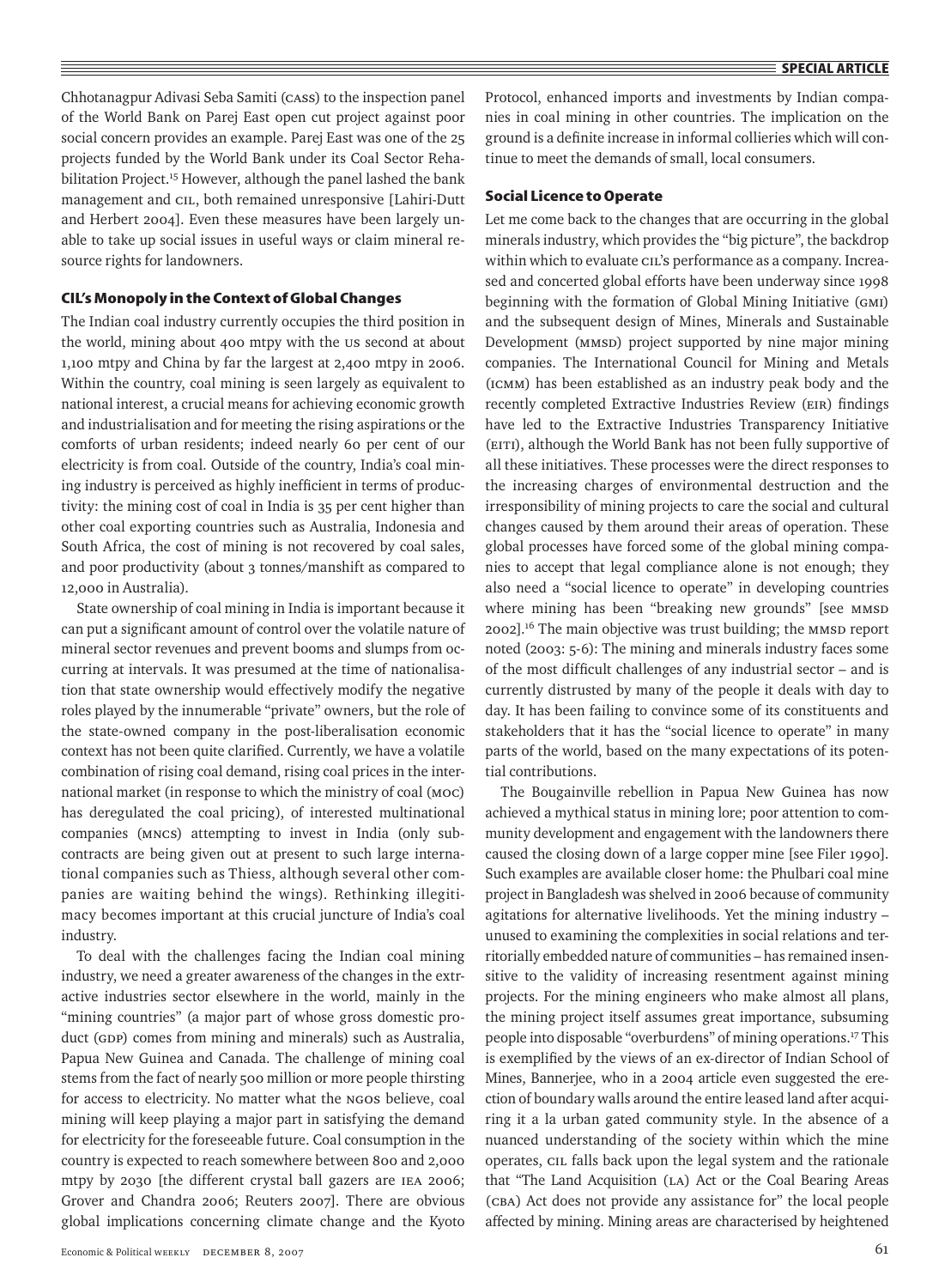cash flows, influx of migrants, rapid urbanisation and the formation of new social alliances. Unused to analysing and addressing these social changes, mine planners complain: "not all people who live in communities occupying or using land required by the mine are land-owners" and resent that these people often "provide the leadership to those opposed to the land acquisition programmes".

As compared to this "social blindness", the global mining industry is changing its approach, at least at the level of policy, language and organisational processes. Many corporate policies now explicitly address broader social justice objectives, local and indigenous employment, security and human rights, sustainable livelihoods, culture and heritage, the need for undertaking social impact assessments, ethical procurement and stakeholder and/or community consultation [Kemp et al 2006: 391-92]. Many international mining companies now regularly hire social scientists, anthropologists and even gender specialists, for advising on good practice of integrated management of social and environmental issues around their mine sites.

#### **Illegal Coal and Illegal Mining**

It is important to differentiate between illegal mining of coal and the illegal marketing and distribution of illegally (or even legally) mined coal. Not all illegal coal is illegally mined. Often legally mined coal may "fall off the back of truck", is thrown out of rail wagons, or sourced by scavenging from mines and/or sale dumps,<sup>18</sup> and can become illegal. Before prescribing any measure, one needs to remember that there are in fact two separate (but not unrelated) aspects of the "black" coal business: illegal mines and mining (without licence) and illegal marketing/distribution of coal. Neither are the two entirely homogeneous, nor do they have similar histories and organisational structures.

Illegal mining takes three main forms in eastern India: small shallow-dug village mines on private land, mining on re-opened abandoned or orphaned government mines, and scavenging on the leasehold land of official operating mines. This is just based on the source; there may not be any major difference in their production amounts. There are also a few "unregistered" mines: those that somehow escaped enlistment during nationalisation and became illegitimate. The lands on which mines are dug illegally are usually privately owned in Raniganj, but in Jharkhand, these are often village commons or 'gair majurwa'19 lands. The mines are dug into outcrops exposed at the sides of steep hills or rivers. Coal may be extracted through a series of small open-cut holes, which may extend underground. Alternatively, they may be shallow underground operations, entered via a drift or a shaft to a depth of about 10-15 m, and which can extend for up to 200 m horizontally. Small brickworks – the customers – are located nearby synergistically. Coal is removed by pick-axe by the coal cutter after which loaders put the pickings into metal dishes or baskets carried on the head about 25 kg at a time. Some of these mines can operate throughout the year; others become unstable during monsoons; overall, the rainy season is the slack time as workers tend to take up employment in the fields. Some of these village mines can be extensive, where four or five thousand people work on an average day.

Scavenging from old abandoned mines is another important source of coal. The eastern colliery tracts have a 200 year, poorly documented, history of underground and incline mining. The entire Raniganj-Jharia region is dotted with small abandoned mines, some of them orphaned by mining companies owned by individuals. As collieries were brought under stateownership, no one picked up the bill for rehabilitating the remains of old mines. The shafts of these pits provide ready access to underground leftover coal. More importantly, poor environmental care in rehabilitating the mines encourage scavenging. It is common for CIL subsidiaries to neglect filling up of voids with sand as per regulation [Lahiri-Dutt 1999], and consequently, villagers have ready access to any coal that is left. Breakage of sealed underground mines is quite common, the carbon monoxide present in such abandoned underground colliery often kill those entering to scavenge coal. The "board and pillar" system of coal mining in most underground collieries means that the entire amount of coal can never be lifted and significant amounts of coal is left behind. The company tends to leave a mine as soon as it becomes "uneconomic", thus leaving the rest for local villagers to scavenge upon thus throwing them into seriously risky jobs. The ecological footprint left by open cut mines is more serious; so far there have been only a few cases of filling up and rehabilitation, re-contouring and revegetation of large pits after mining.

Scavenging can occur in both underground and/or inclines, but assumes great significance in open cast mines. First of all, there are cases like the Samdi and Sangramgarh collieries in Raniganj, both among the oldest collieries of this area, where mining operations have been going on since late 18th century. Sangramgarh is an open cast operation where a 2m thick coal seam near the surface has been left by the ECL, choosing instead to work on the lower, 6m thick layer. This upper, thinner layer of coal has been cut into a maze of honeycomb-like labyrinths, often extending to considerable distance under the surface. Scavenging of small amounts of coal, stealing and pilfering occur regularly from nearly all open cast mines. Poor security in mines, storage and transportation area provides opportunities for scavenging. In working underground mines, this happens from the coal loading area: coal is loaded by head baskets into awaiting trucks. Scavenging during transportation is not only small pilfering, but can also reach significant scale. Coal India also delivers coal to both the local sale dumps located near the mines and big dumps, and pilferage can take place on major highways from long-distance trucks or railway wagons. Trucks are "hijacked" regularly and at times significant amounts of coal can be offloaded from rail wagons.

Though uncommon, there are some cases of oversight by officials in which the existence of some collieries was forgotten during the listing at the time of nationalisation. For example, Pahargora is a mine that did not make it to the official "list" of private collieries to be brought under government ownership. It continues to thrive till today. A similar case was Saltora in the Purulia district of West Bengal.

## **Pauperisation in Mining Areas**

The significant amount of social and environmental transformation in colliery tracts stems largely from the monopoly of CIL over coal ownership, mining and marketing. The notion that coal is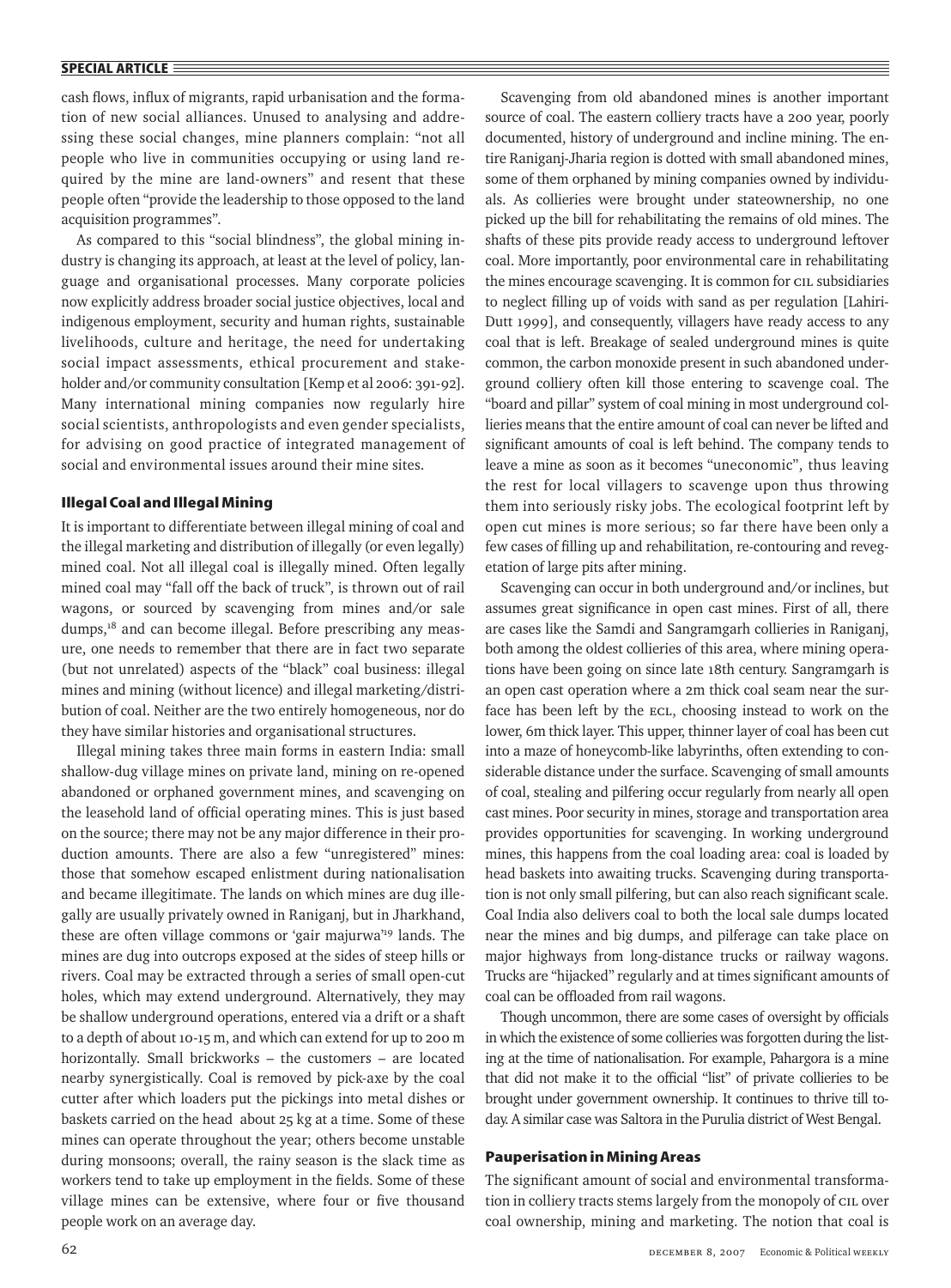being utilised for the greater national good by a central, government-owned body which represents people's interests has allowed its painful lack of attention to social impacts of mining coal. The social transformations have come to characterise mining areas: decay of social fabric, changes in power relations, erosion of traditional livelihoods, migration from surrounding regions and rising levels of urbanisation. The social impacts vary according to the physical proximity of the mine, and are felt differently within the society, varying according to gender, class and caste. For example, in Raniganj region between 1971 and 2001, both agricultural land and the representation of peasantry in the workforce have steadily declined even in the non-colliery villages. Women – especially those from poorer, lower caste and adivasi communities – have found themselves more negatively impacted on as a group. In Jharkhand, a process of gradual pauperisation of the local residents has taken place in which the traditional land and water rights have been lost and few of the benefits of mining have accrued to local indigenous communities.

To exemplify my point, let us now focus our attention on a spot on the highway to Ranchi. Amid a procession of cyclewallahs loaded with sacks and bags of coal chunks I meet Nirjal Birhor. I first met Nirjal in his leaf hut some distance away from Hazaribagh town in the early 1980s. At the time, his livelihood continued to be based on hunting and catching animals and making rope from 'chop' creepers, despite the dwindling reserves of the surrounding Chhotanagpur jungles. In the last 20 years, his world has been turned upside down by the advancing coal mines. He has been evicted from his home, and in the absence of the forest resources that had offered him subsistence, has now turned to digging for coal. He describes his living as "coal collection", but to others Nirjal is a petty thief, stealing and delivering stolen coal.

The links between the legal and illegal coal mines go beyond this simple evidence of pauperisation. The mining companies are the largest owners of land in the coal tracts, the prime employer of people and mover of resources. They choose to either overlook the coexistence of illegal mining with their operations, or see it as a law-and-order problem to be dealt by the district administration. To complaints of "theft" from its premises, the bureaucratic reply is usually that the company should look after its own premises and property with its own considerable resources. More often than not, the matter ends after a few exchanges of letters or at best "high level committee" meetings.20

In Jharkhand, illegal coal mining has followed the expansion of formal coal mining in recent years. This is primarily due to fact that CBA Act supersedes the non-transferability of tribal land which was a basic protective instrument for poor and indigenous peoples [Bengara 1996]. In Raniganj and Jharia, occupational displacement due to the degradation of cultivable land has caused people to turn to this profitable economic activity. Formal and informal coexist in this part of India; at times the legal collieries have had to adapt their practices at times to the coexistence of illegal mines. In Khaerbad colliery in Raniganj, leakage of oxygen into the underground coal seams – caused by locally dug "rat holes" – has caused extensive mine fires. To keep the fire under control Jambad, previously an underground colliery, has now been turned into an open cast mine, regularly needing hosing to quench the fire.

The links are also evident in a subtle tolerance of illegal coal mining – both from private lands and scavenging from official mines and small-scale transport and distribution of illegal coal by company officials and district administrations. The metropolitan-based media has been concerned in recent years about the possibility of subsidence of the main railway track passing through the region. Concern on the part of the district administration and the subsidiary company of CIL is usually determined by the degree of media exposure received by major accidents. District collectors view the problem of illegal coal mining as one of law and order, yet avoid taking direct responsibility for preventing theft from company-owned land. They also tend to ignore the larger operations on privately owned land as long as the owners maintain peace with local power structures. Police officials tend to vary in their views regarding illegal coal; the district superintendent of police often tries to control the larger operations, both mining and truck transportation, but tends to ignore the cyclewallahs. Mine managers also appear to be fully aware of the exact locations of large illegal operations.

Understanding these perceptions is important before giving out a prescription. For example, according to a journalist based in Hazaribagh, both large-scale (by trucks) and small-scale transportation (by cycles) occur in a centrally controlled manner that resembles the illegal 'satta' (gambling) business, run by the underground kingpins in the big cities. Although the mafia's omnipresence is noted by everyone in the coalbelt, in my view, the mafia operations comprise a different – I emphasise not necessarily unconnected – system of production and distribution of coal than that performed by the cyclewallahs. In my interviews with coal cyclewallahs, it was clear that the mafia-controlled system of illegal coal transport operates in trucks. Part of the problem also lies in how coal is marketed by CIL: coal is not freely sold to small and domestic consumers, and the entire coal-producing region in eastern India does not have a single distribution depot to cater to small and domestic consumers. Factories use coal by obtaining "linkage" from the mining companies. Often, a local coal-based industry-owner applies to the central government for a grant of coal to fire its furnaces. Till recently, this permission paper was rather hard to obtain and might require multiple bribes at various levels. Once granted, these permission papers can be repeatedly used to obtain tax-free coal from sale dumps of the Central Coalfields (CCL) even though the industry may have subsequently shut down and is only a front. In interviewing the cyclewallahs, we repeatedly asked whether their supplies were meant for fixed customers or not. Local chimney 'bhattas' or brick kilns can be major consumers of this coal throughout the dry months. In most cases, the cyclewallahs are itinerant sellers, selling coal to local chimney bhattas or brick kilns and even smaller consumers like individual homes. Thus a fundamental reason for delivery of coal by bicycle in the coalfields is lack of any regular delivery system to small local users. In the eastern parts, up until the 1960s, the urban households situated around the coalfields cooked with coal. Small coal dumps were established and licensed within a town, the coal being delivered by truck or rail. When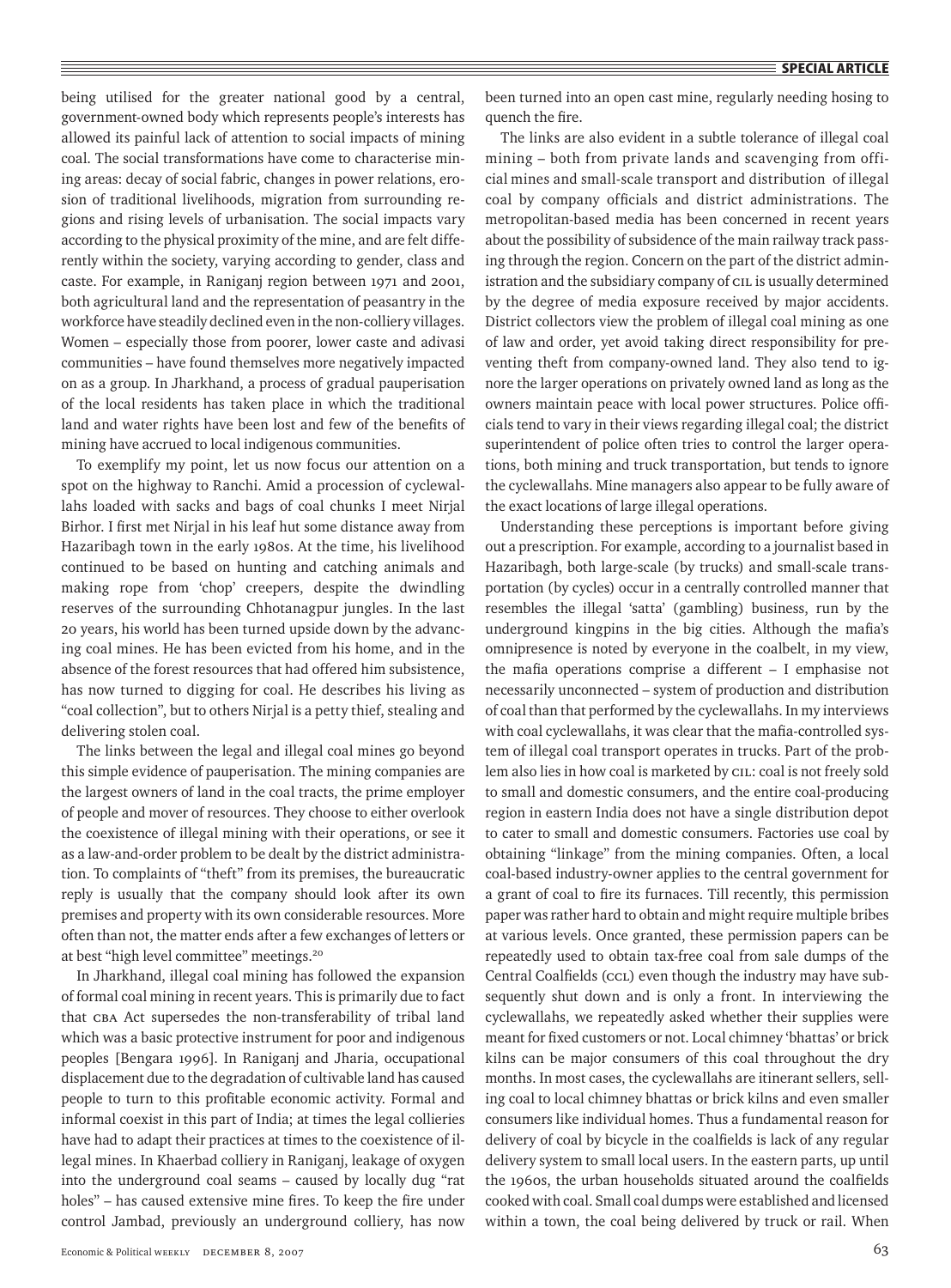liquid fuels (LPG and kerosene) became routinely available, use of coal in the middle class households was phased out in their favour. Being demand-driven in this case, the coal supply-chain extended as far as Kolkata or beyond.

#### **Regulation, Regularisation or Revisiting the Laws**

As the district administrations in Burdwan, Dhanbad and Hazaribagh set up committees to control and curb illegal coal mining, the main debates centre upon the options of regulation, regularisation and formalisation. Regulation would mean total blockade of all illegal mining – on private lands, operational and abandoned mines. A mine manager even suggested that the entire upper 20 feet layer of coal be razed as a preventive measure. As noted earlier, policing has so far been the preferred choice for CIL and its subsidiaries, although responsibility remains a thorny issue.

The possibility of regularisation has been discussed recently in the Raniganj fields of West Bengal, where it has been proposed to bring the local illegal mines under a cooperative management of sorts. This is not new; in Indonesia, Soekarno's government recognised the long artisanal tradition of mining and created space for them in "People's Mines" which are allowed to operate at their low production levels. In people-friendly China, such village cooperative mines have existed in designated areas. However, responses to West Bengal government's proposal so far have been unenthusiastic. The proposal, although the best available so far, is also unrealistic; cooperatives could include only the "illegal mines on privately owned land". Cooperativism would also not challenge the exploitative production structures within these mines, perpetrate inequalities within and reinforce existing production relations in the absence of a good understanding of how the labour supply works. The important area of scavenging, pilferage and such other sourcing of coal – often involving the poorest of the poor – would then receive the main policing attention. With coal prices rising and demand soaring, the opportunity cost of illegal mining would remain favourable to the diggers. Blocking the top end – restricting market access or certification – would also not help under the dualistic market situation in which small consumers predominate and large-scale sales is centrally controlled by CIL. Above all, isolated measures targeted at stopping illegal mining would not work as long as the state and its representative – CIL – are not perceived as fair and efficient.

In my view, neither regulation nor regularisation would be possible unless the current legal framework around minerals is changed. However, the views expressed by the high level committee of Planning Commission which devoted a full sub-section on the implications of illegal mining, although suggesting many changes focuses on the revenue losses to the state and suggests (2006, p 131) that "for checking illegal mining there can be no substitute for improved standards of governance". In my view, the existing mineral ownership and land acquisition laws are antiquated and unresponsive to concepts of social justice, and the regulatory system itself is in need of change to respond to the emerging social reality.

This need for changing the regulatory system can even be seen through a purely economic lens. As noted before, rising prices in the international market, and the recent deregulation of coal prices within India means that coal prices will be in the near future on an upward swing. The demand is arising from the domestic sector as much as from small industries, not only the urbanising classes demanding coal but in many parts of eastern India degrading forests forcing even the villagers to use coal instead of conventional biomass fuels. Besides rising demand and prices, the other driving forces are the complete alteration of society and degradation of the environment – both of which are forcing people to turn to illegal coal mining for a living.

On the larger, industrial scene, India will turn increasingly towards imports of coal. We simply will not be able to mine enough coal to meet the kind of demand that has been forecast. Indeed, India currently imports 35mt coal largely from Australia and Indonesia [ICRA 2006]. An example of this new trend of Indian capital moving out of the country in search of securing coal sources is Tata Power's recent purchase of Bumi Resources, an Indonesian coal company with mining leases in eastern Kalimantan.

I envisage that in future the Indian coal industry will operate in three distinct layers (instead of the current formal-informal binary). The three layers will be comprised a top globalised sector, where multinational companies will enter to operate in different garbs and Indian companies will secure coal from abroad for their industries and power plants; a middle tier of CIL changing its modus operandi only marginally or refusing to change quickly enough, and a lower tier of unstoppable local private entrepreneurs investing and making money at the cost of poor people's labour, yet providing a critical livelihood base for the masses and thus playing an important social role.

As things stand now, it is difficult to predict the respective shares of these segments, but my guess is that in terms of numbers and livelihoods involved, this lowest tier will play such an important role that there will be a forced rethinking of our legal framework for mineral resource governance.

#### **Limits of Justice**

The high level committee on National Mineral Policy (2006) actually agrees with this point of view albeit indirectly. Although the report unabashedly intends to open up the minerals sector to foreign investors, it also notes in critiquing the NMP, that (2006, p 20) "the issue of compensation for local tribal populations as a primary charge on the minerals extracted from their land needs to be built into the policy and given primacy along with the issues of deforestation, pollution, and other disturbances caused in the ecology by mining activity". Quite rightly it points out the various defects in existing legal framework, particularly the lack of clarity and transparency (on such issues as the basis for grant or denial of concessions), conflicting laws at the federal and state levels (such as that of states imposing additional cess/taxes on top of royalties) that give a confusing picture to investors, and cumbersome and time-consuming procedures of obtaining a mining lease. In adopting a path of prescribing procedural complexities it explored how a "single window" system could be formed and suggested that coordination-cum-empowered committees should be set up at the state and central government levels to hasten the decisions on applications.<sup>21</sup> However, it frames the issue of local community in terms of corporate social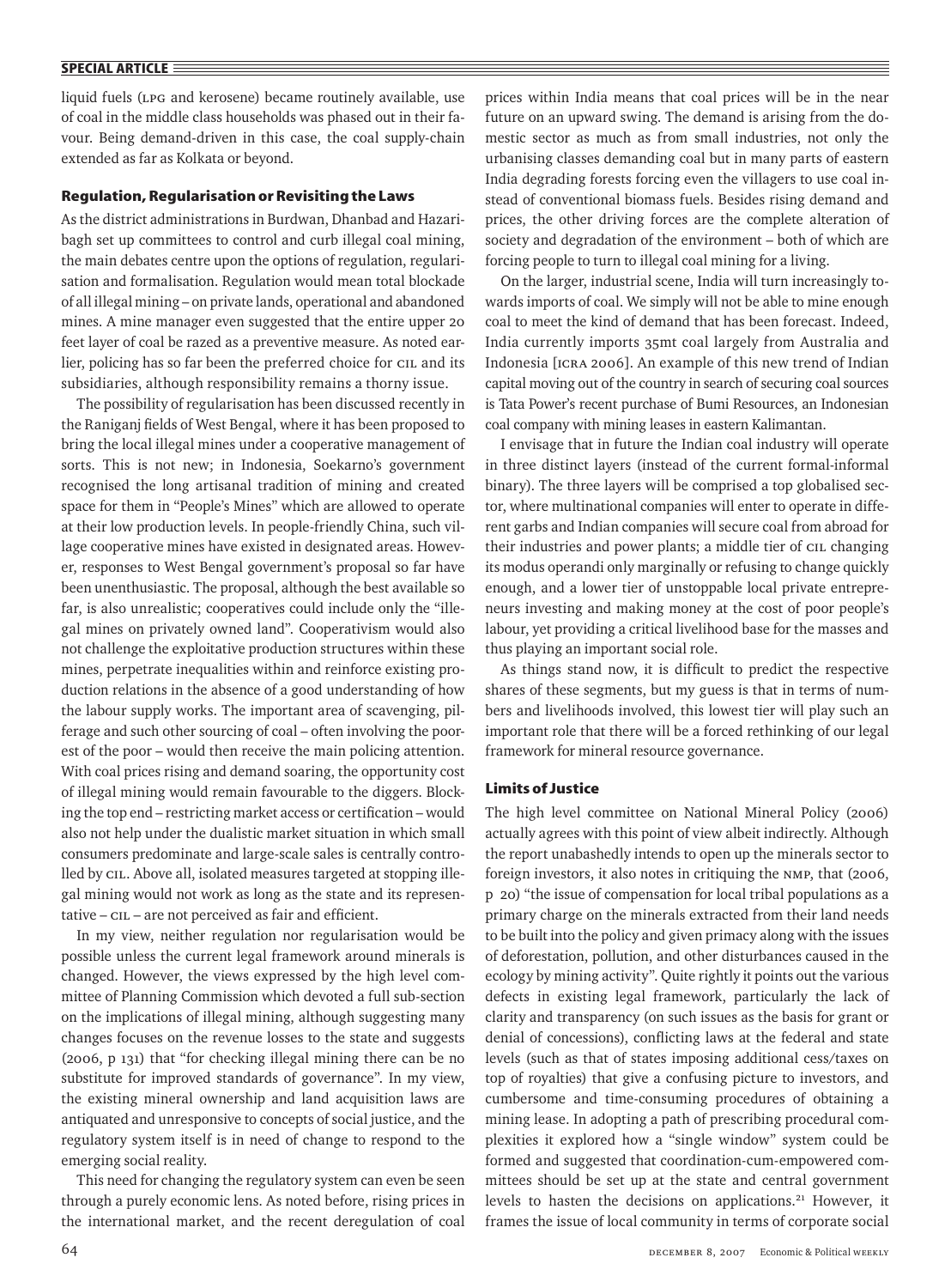responsibility<sup>22</sup> (CSR) which is again a neoliberal jargon term. It also contradicts itself in noting that "with a soft state apparatus amounting to a virtual absence of mining policies" will lead to greater illegal and unregulated mining, but for all practical purposes suggests a retreat of the state.

## **Effects of Privatisation**

We are now passing through a volatile time when the nationalised coal mining industry will undoubtedly, eventually, undergo divestment, and the monopoly of CIL will break. How will we then deal with the hundreds and thousands of people making a living from illegal mining of coal? Unless we understand this as a livelihood, and accept the rights of people over mineral resources, we will neither be able to strengthen our democracy nor uplift the enormous numbers languishing and threatening our economic prosperity. For this, more robust and socially informed mineral resource laws need to be developed based on an agreed set of broad principles. The foremost of these principles would be respect for the rights and interests of all those involved. With our poor track record of policing the environmental performance, it is dangerous to invite either foreign investment or open up the coal sector to private investment. The key question in this stage is, can the foreign investors rely on national governments to look after the interests of local communities, or should they do it themselves through CSR? The other question then would be, is legal reform the best approach or will the empty rhetoric of CSR be proven effective in India? Other, liberalising developing countries that have opened up their minerals sector have banked on the CSR largesse, with significant resources and attention being devoted to developing comprehensive CSR policies within companies and nationally seeing corporations as vehicles of good governance and sustainable development. For example, in Indonesia receiving CSR awards has become an attractive deal for mine managers. Describing this as the "gift of the market" in South Africa, Rajak (2007) notes most mining companies now have a package of policies covering various areas which fall under the broad spectrum of CSR or socio-economic development (SED). CIL, molded over the years of its existence into the philanthropic paternalism, remains far away from such measures. Given the history of small-scale entrepreneurship in Indian coal sector, it will be impossible to expect anything but a mushrooming of small coal mining leases in an open market scenario.

Moreover, the current laws are focused only on mitigating the negative impacts of mining on the environment and people. Instead, we need to frame policies and laws that can deliver sustainable benefits for local, regional and even global communities. This can be achieved only if the laws emphasise the need for a more participatory and inclusive approach at the process level that mining companies can adopt. As things stand now, we are far away from establishing such processes. First of all, we need to learn more about the production organisation of "illegal" mines, as well as the marketing chains and chains through which legally mined coal may be illegally distributed. It is also necessary to know the extent of involvement of coal smugglers and mafia and the level at which they operate. It is crucial to identify the stakeholders of this black economy, and the linkages between the formal and informal coal mining sectors also need to be understood to identify the social, political and economic forces driving these unintended collieries.

A revisit of the laws surrounding mineral resource extraction in India would thus involve a fuller understanding of the role of the community in local economies, to provide access to resources to local people, and to integrate community interests in mine management plans. Access to the land and its natural resources and food security are at the centre of illegal coal mining. If the coal resources of India are truly vested in national interest, they must help us to build and live in a society where opportunities and benefits are equal for everyone.

The other urgent needs include the protection of common pool resources that help poor communities survive in rural economies in colliery tracts and to find ways to vest the power to co-manage the minerals with the local communities. If we can develop working arrangements for joint forest management or integrated water resource management systems, we can also start a rethinking process in India to create a situation where some form of comanagement of collieries can be effectively developed.

#### **Rights of Local Citizens**

We need to accept local and indigenous communities as equal and integral citizens, to acknowledge their rights over local natural resources, to develop the society also according to their needs as different from the dominant mining-urban-industrial economic form; and to find ways of decision-making in which they can take equal part. In India, especially in mining regions, people such as Nirjal are somehow tolerated, and planning is done for them, according to what the engineers think is best for them.

It is also important that a wide debate takes place, between social scientists, planners, international agencies and civil society, on the issue of justice in coal mining areas. To find a socially just and forward-looking resolution, and to make sure that an apparently "modern" but equally authoritarian, restrictive "planning" does not get imposed to "control" the "problem", which will also enable the growth of Indian society, is a challenge which has yet to be solved.

Illegal coal mining provides an important entry point to a public debate on rights over mineral resources – one that is of far more significant than that might appear to be the case at first sight. Collectively the debate implicitly involves the lives, livelihoods, and futures of a significant number of people straddling the mineralrich tracts of all developing countries. This is not only a large population, but is also amongst the poorest and most exploited in the region. Our mainstream society has avoided accepting the poor and disadvantaged as an integral part, isolating them, and flaunting the environmental impacts of illegal mining a major cause of concern. It is important that we first of all question the limits of justice. Notions of legitimate and illegitimate (economic) practices are grounded upon a consistent traditional view of social norms and obligations, of the proper economic functions of several parties within the community. As the formal coal industry continues to isolate and exclude local communities from the formal economy, poor peasants and others can assert their rights.